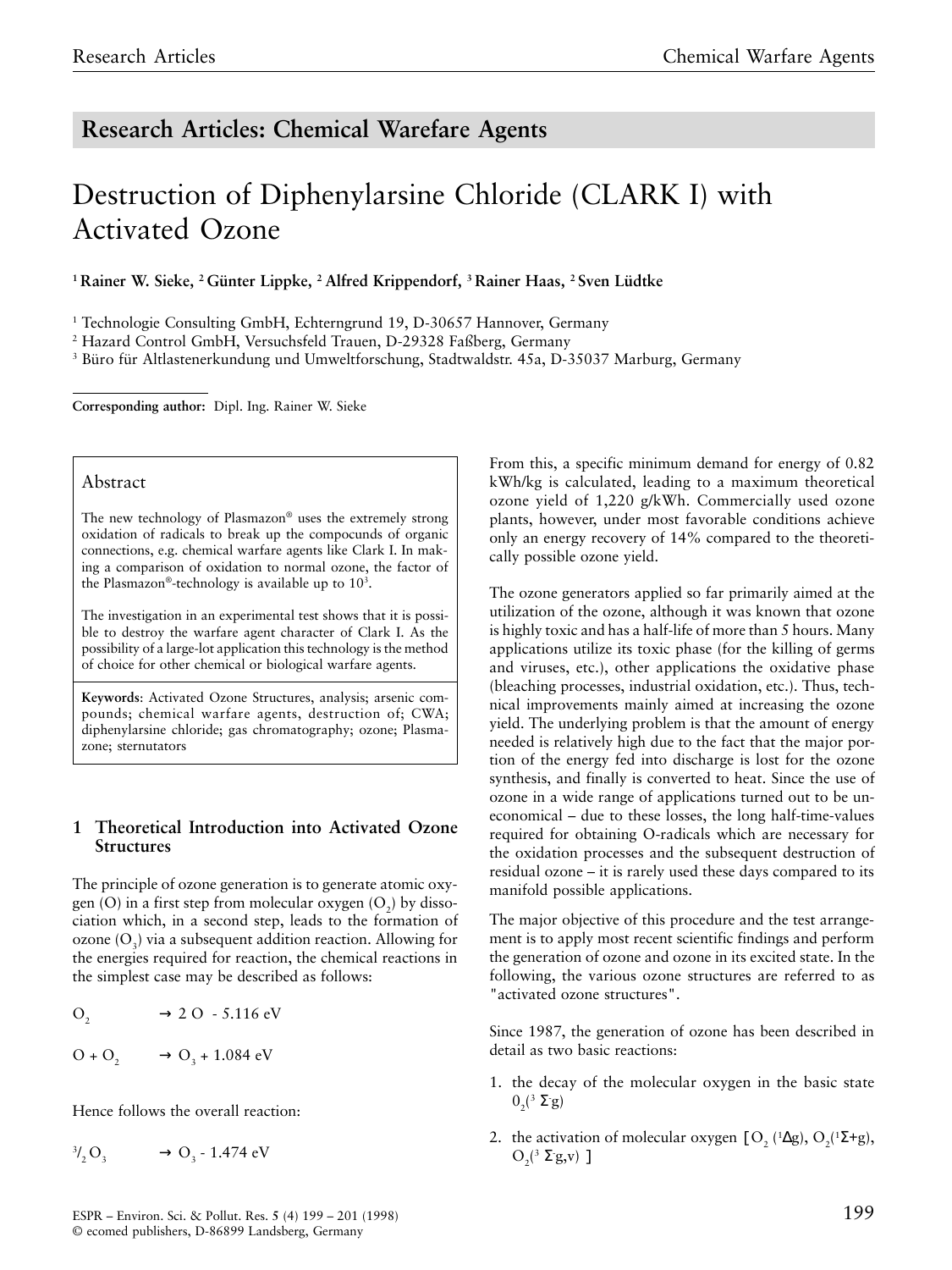Thereby, the following activated ozone structures may develop:

- basic state
- excited state
- ionized state  $O_3^+$  and  $O_3^-$

Schematically, the above described process may be summarized as below proceeding from the basic state:

$$
{}^{3}V_{2}O_{2} \longrightarrow O_{2} + O \longrightarrow O_{3} \text{ or } O_{3}^{*}
$$
  

$$
{}^{3}V_{2}O_{2} \longrightarrow {}^{3}V_{2}O_{2} \longrightarrow O_{3} \text{ or } O_{3}^{*}
$$

whereby  $O_3$  represents the activated ozone structures  $[O_3(^3B_2)$ .  $O_3(^1A_1$ ,v),  $O_3(^1B_2)$ ],  $O_3^+$  and  $O_3^-$ .

The half-time values of these activated ozone structures is said to range between 70 msec and 70 sec, which means that the number of radicals available for oxidation is considerable larger in a shorter period of time.

Activated ozone structures are produced by withdrawing the ozone from the discharge gap as quickly as possible following the dissociation of molecular oxygen (O<sub>2</sub>) to atomic oxygen (O) and the subsequent formation of ozone. This impedes the repeated decay resulting from an electron collision in the discharge gap.

The ozone synthesis during an electric discharge basically needs a plasma which is characterized by a high temperature of electrons and a low temperature of gas. With the passage through the gas-permeable electrode, the essential physical conditions for the plasma ensuring optimal reaction phases are met, namely that the electron temperature is higher than the temperature of the ions, atoms and molecules present in the gas.



**Fig. 1:** Flowchart of the Plasmazon-technology

The formation of the activated state  $O_3(^3B_2)$ ,  $O_3(^1A_1, v) O_3(^1B_2)$ ,  $O_3^*$  and  $O_3^*$  is also much favored by electrons colliding with the electrode sheathing or the conductive filling material of the electrode, causing an exchange of electrons.

Among the favorable physical conditions for the plasma is also the pressure in the discharge space. It influences the time required for maintaining conditions in a non-thermal plasma in such a manner as to keep the electron temperature above that of the ions, atoms and molecules present in the gas [1-7]. In **Figure 1**, a flowchart of the Plasmazontechnology is shown.

Knowing this an experimental test was performed with a very complicate agent to destroy, the chemical warfare agent diphenylarsine chloride.

### **2 Experimental**

1.4 g diphenylarsine chloride (CAS-No. 712-48-1) was diluted in 50 ml acetone  $(c = 28 \text{ g/l})$ . Through the acetonic solution activated ozone was pressed with a flow rate of 300 ml/min by room temperature. After a reaction time of 1.5 h, a precipitation of white crystals was observed ( $\rightarrow$  *Fig.* 2). The reaction was stopped after the precipitation ended.



**Fig. 2:** Precipitation of white crystals, reaction time 1.5 h

The white crystals were filtered. They are not soluble in acetone and water (pH 7), but soluble in diluted sulphuric acid and dichloromethane.

The analysis of a diluted sulphuric acid extract of the crystals shows no As(III). After boiling the crystals with 3 ml 97% sulfuric acid and 1 ml 30% hydrogen peroxide for ten minutes, the analysis shows a concentration of As(III) of 23.5%. The white crystals are an organic arsenic compound.